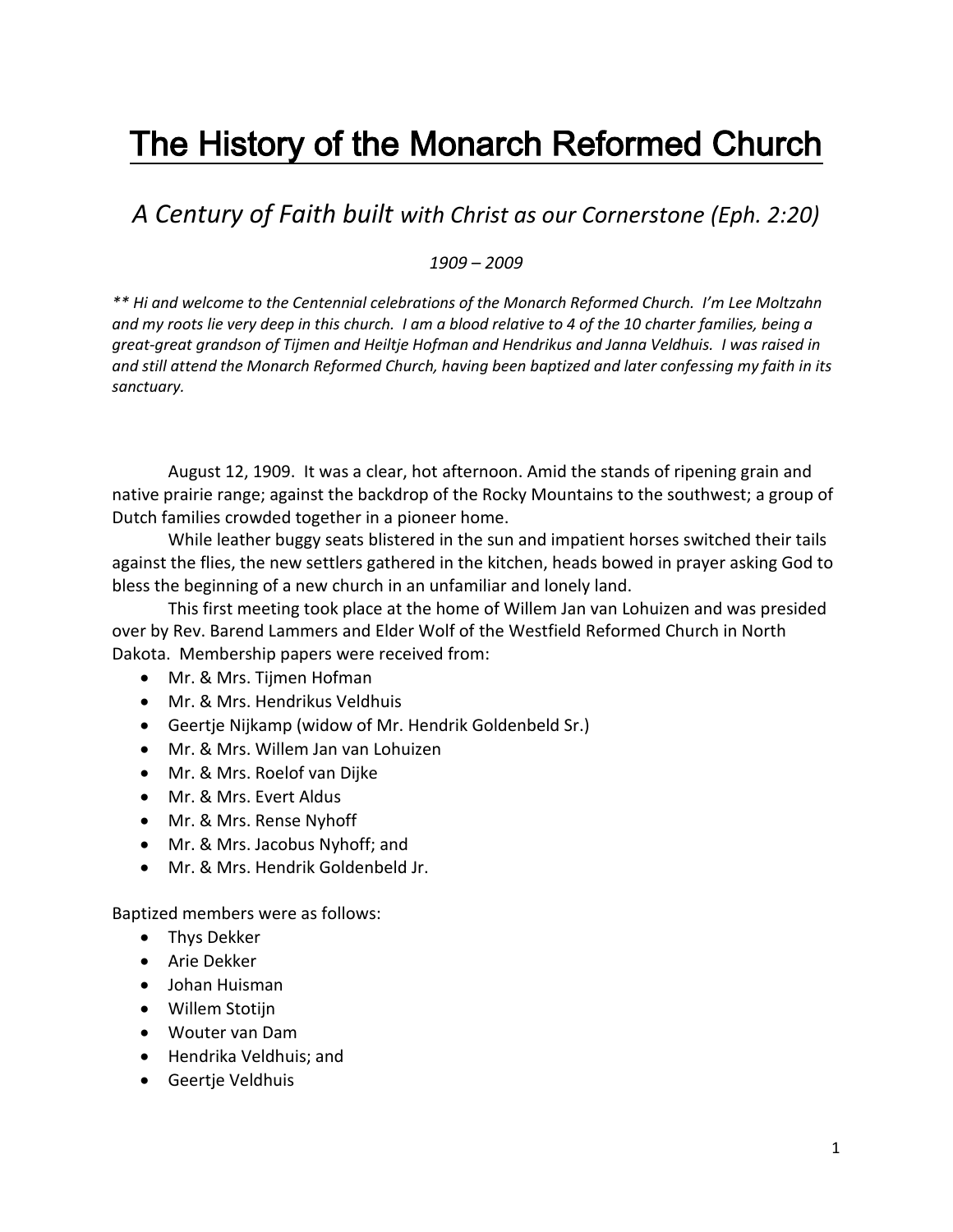Both Hendrika and Geertje Veldhuis became members at this same meeting after they had become baptized members.

Twenty communicant members were deemed sufficient to establish a church and the first consistory was elected with Elders being Tijmen Hofman and Jacobus Nyhoff and Deacons Willem Jan van Lohuizen and Evert Aldus. It is interesting to note that four of Tijmen Hofman's great grandsons make up our current consistory.

This formative congregation became known as the "Dutch Reformed Church of Monarch." The church would also be known as the "Reformed Church of America at Monarch" before it received its present name. Our congregation is the oldest Reformed Church of America in Canada still in existence. In the early 1800's, the RCA organized a cluster of congregations along the St. Lawrence River and the northern shores of Lake Ontario. All of these congregations later became Presbyterian churches or where disbanded long before Canadian Confederation. Therefore our church is also the first RCA church to be established on Canadian soil.

The original congregation numbered 68 persons representing 10 families and 4 individuals. These families were Dutch settlers who immigrated to the Monarch/Nobleford area in the early 1900's from the Netherlands and the United States. All but one family were from the Hervormde (Reformed) faith. Many of these families originally worshipped at the Nijverdal Christian Reformed Church, which was later reorganized into the Granum, Monarch (later Nobleford) and Burdett CRC congregations. However, the arrival of the Tijmen Hofman family in 1907 from North Dakota initiated a movement toward the formation of a separate Reformed congregation. Mr. Hofman grew up in the Hervormde Kerk in the Netherlands and was a member of the Reformed Church at Westfield before coming to Alberta. By 1909, the Hofmans and other Hervormde families decided to form their own Reformed congregation.

The first public service was held on August 15, 1909 at the Rose Butte School and the first consistory was installed into their respective offices in addition to the first baptismal ceremony. Five children were baptized, all of whom have since died with the most recent being Herman Nyhoff who passed away in April, 2009.

At a congregational meeting in September, 1909, the construction of a church was discussed. Five acres of land was donated by Jacobus Nyhoff. This is the same land on which the church stands to this day.

Budgeted to cost \$1000.00, the actual building of our little white church on the prairie didn't begin until the spring of 1910 after revised plans were drawn up by Luite Visscher and Pieter Berkhof of Carlstadt (Alderson) after the original plans prepared were deemed too cost prohibitive. The church is of wood construction and was built with a vaulted ceiling to aid acoustics. Although finished in V-joint, it nevertheless echoed distant and grander sanctuaries. However, in an effort to lower heating costs, the ceiling was lowered long ago with the white tiling present today. Dedication services for the church building were held in March of 1911, by Rev. de Beer of South Dakota. Until the construction of the church was completed, the congregation worshiped in the Rose Butte School.

Mindful of Canadian winters, a black pot-bellied stove was placed in the nave, toasting those nearby and ignoring those seated against the uninsulated walls. One member jokingly suggested that the stove should be painted red, so as to at least give the illusion of warmth.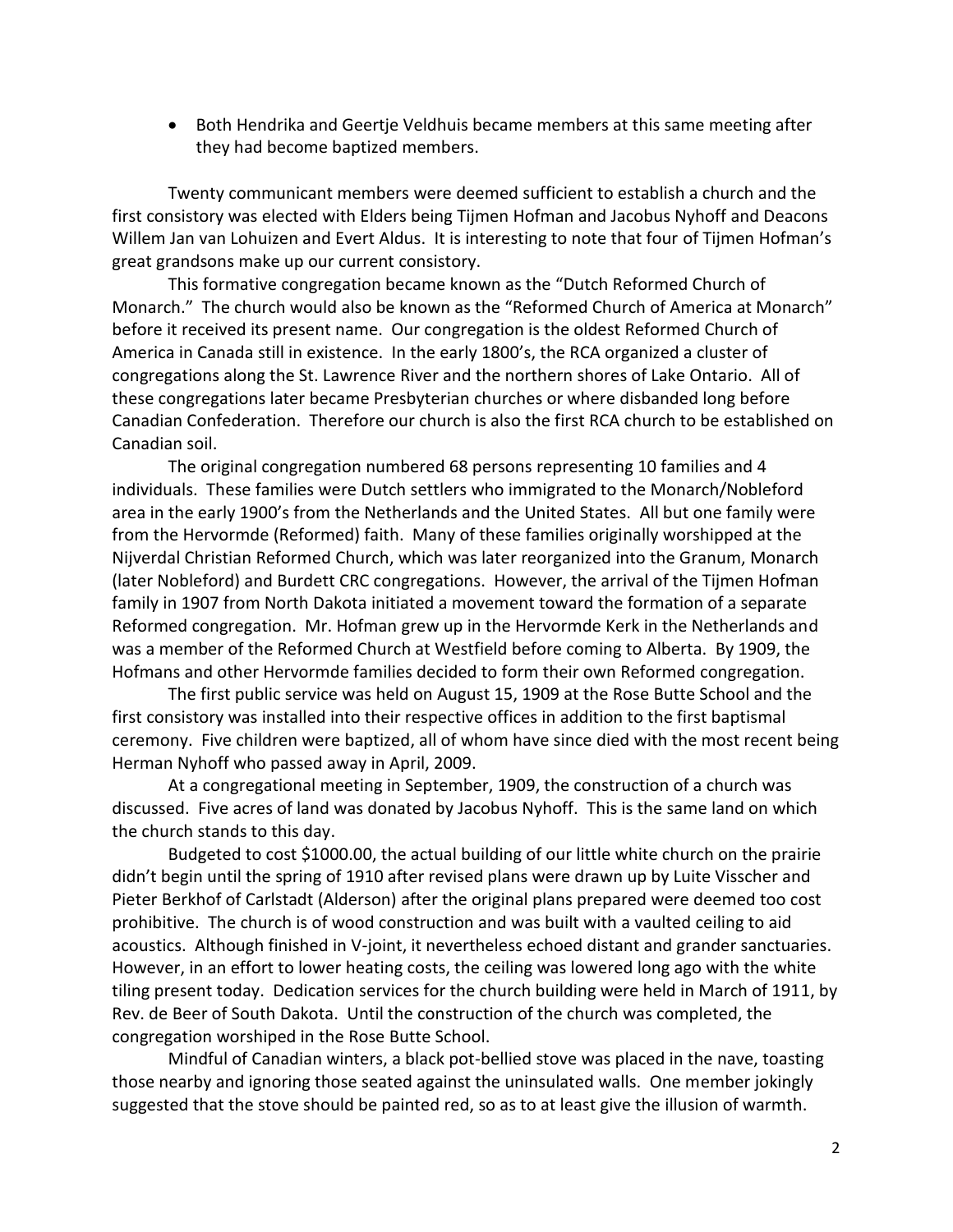In the very early years, men sat together on the right side of the church and the women, hatted and long skirted of course, sat on the left. In the absence of pews, rows of oak chairs and the odd orange crate or buggy seat sufficed until more formal seating was provided. It was said that a slow drying varnish on the chairs made rising after a lengthy service somewhat hazardous.

Over time, the church has seen numerous changes physically. In 1925, the New Holland Church at Alderson closed and the lumber was used to construct a Sunday school room and a new barn for the parishioner's horses. In 1951, a full basement was built underneath the church. Extensive renovations took place in 1954 and the south wing was added. Sunday school rooms, a nursery, and bathrooms were built on the north side of the church in 1975. In 1997, new windows were installed on the sanctuary and south wing, the siding was replaced, and the walls of the sanctuary were insulated for the first time.

Our first regular minister, Rev. Adriaan Van Dyke came in 1916 for a salary of just \$800.00 a year, which included free parsonage and three weeks' vacation. Before Rev. Van Dyke's arrival our church was served by student ministers or classical missionaries; however, their visits were infrequent, so elders read from Dutch sermon books. An elderly lady once admitted that as a child she watched the turning of pages impatiently awaiting the appearance of a partially blank one signalling the end of a lengthy sermon.

During the church's first 100 years, we have been served by 19 full time ministers, one of whom has served our congregation twice. For many, our congregation was their first charge. Eight of these nineteen ministers were ordained in our church. Twenty student ministers have also served our congregation.

When the church was first established, deacons visited each family once a year after harvest to collect their tithe. This onerous task was alleviated when offering envelopes were introduced. These envelopes were collected with tasselled black velvet bags attached to long dowel sticks which were passed by the deacons before the seated members. These bags were nicknamed "slaap-muts." Later on the offering was collected with wooden plates which were eventually replaced by the silver offering plates we have today.

Music has been a vital part of the life stream in our church. From the early days, many people have given their time and talents in this area. One member who contributed much in the early years was Willem Plomp Sr. He taught many in the congregation and community the rudiments of presenting a musical number. Mr. Plomp led the first church choir, as well as the "Singing School Hosanna" and the "Monarch Excelsior Band," the latter two groups being open to all members of the community. The "Singing School Hosanna" performed once for the Classis Cascades and so impressed a visiting minister that he offered to pay all expenses for the group to perform at several churches in Washington State. Mr. Plomp's daughter, Alice Dekker followed in her father's footsteps and was also very influential in the organization of music in the church. While there is no longer an organized choir, many willing members still present a musical selection to the congregation on a regular basis.

When the church was first established, we did not have an organ, so a "voorsinger" was appointed to set the key and lead the congregation in the singing of hymns from the old Dutch psalmbook. This task was given to Jacobus Nyhoff.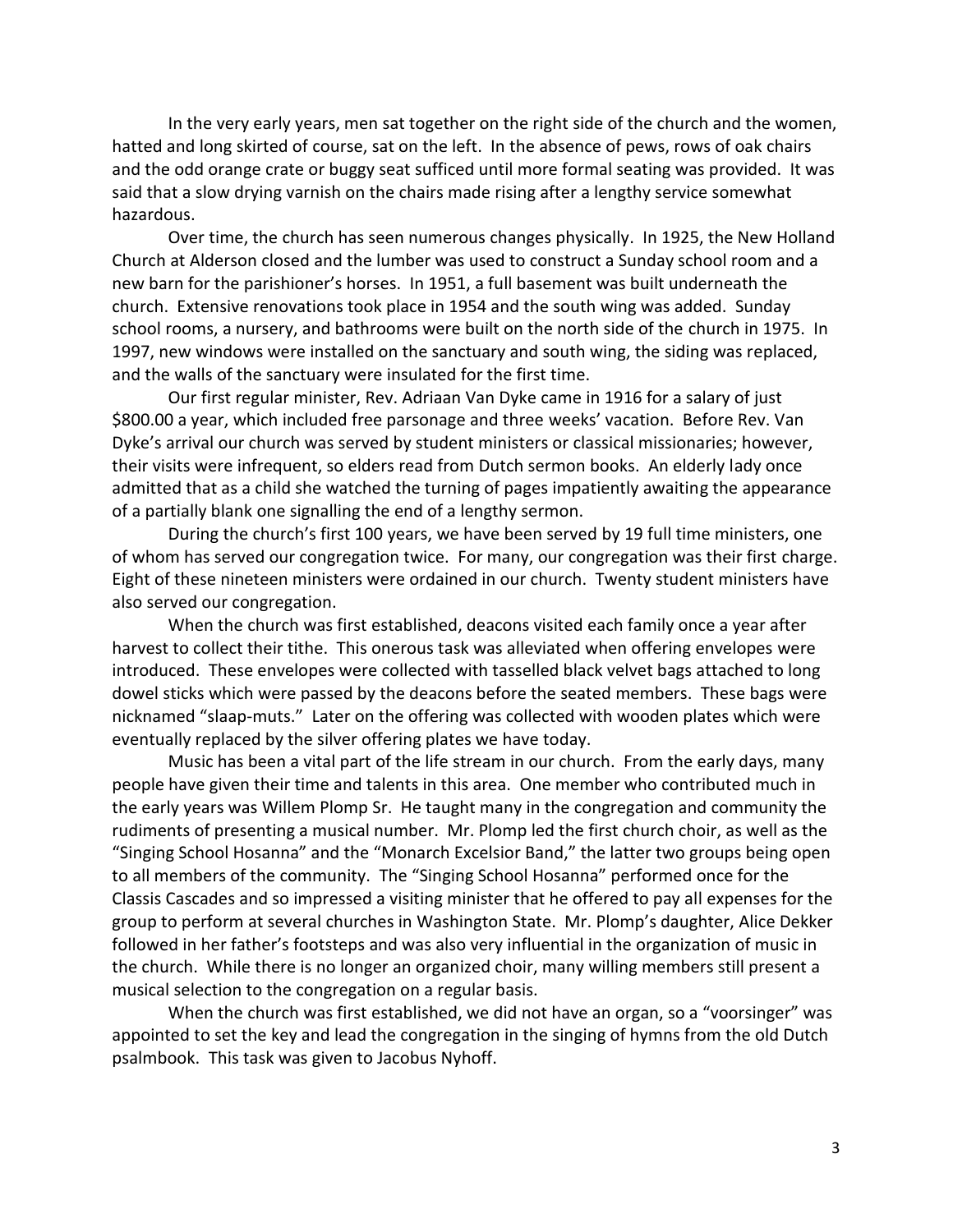In 1916, we purchased our first pump organ. Our first organists were Jacobus Nyhoff, Bella Van Dyke, Jenny Nyhoff, Andrew Geerling, and Johanna Veldhuis. Today Carol Ann Zoeteman ministers to us as pianist.

When our congregation was first established all worship services were held in Dutch. This continued until 1933, when the younger generation made requests for at least one English service per month. Eventually all services were held in English.

During our 100 years, the church has been home to a number of organizations; some that are no longer in operation or have regrouped into new committees and others that are still going strong.

The Girls League of the Monarch Reformed Church was organized in 1930 under the direction of Mrs. Freda Elings (Rev. Elings wife). The purpose of this group was to raise money for missions. This was accomplished thru activities such as; plays, teas, pancake suppers, and the sales of handicrafts. One of their more well known events was the "Tulip Tea" held in the Rose Butte School. The Girls League operated for 5-6 years and averaged between 12 and 14 girls.

The Missionary Circle at the Monarch Reformed Church began when the Monarch ladies attended the Spring Conference of the Women's Missionary Union of Classis Cascades in Conrad, Montana, in October, 1958. At this conference it was decided there should be a missionary union for Reformed churches east of the Rocky Mountains, consisting of churches from Calgary, Bottrell, Edmonton, Lethbridge, Medicine Hat, and Monarch, Alberta and Conrad, Montana. So on October 27, 1958, the "Missionary Circle of the Monarch Reformed Church of the Reformed Church of America in the Classis of Cascades" was officially organized with 24 charter members. The purpose of this society was to make Christ known to all the world, unite women of the church for world evangelism, through education to widen their understanding of missions, to deepen the spiritual life of the individual member and to gather funds for the promotion of missions both Christian World Missions and Domestic Missions. The group dissolved as a society in 1976.

In 1953, the "Daily Vacation Bible School" was started under the leadership of student minister Melvin Voss. The group's desire was to reach and teach children in the surrounding area who were not attending church or Sunday School in addition to our own. During the DVBS program's 22 year history, attendance averaged between 60 and 70 pupils; a considerable feat considering the size of our small community. Many felt we had played a small part in "train up a child in the way he should go and when he is old, he will not depart from it," Proverbs 22:6. Although the Monarch Reformed DVBS no longer operates, many of our children and their parents have been involved in a DVBS program at other local churches.

Since the advent of the Monarch Reformed Church, there has always been a Sunday School. It was started through the desire for the settlers to further the study of scripture for themselves and their children. The first Sunday School teacher was Evert Aldus, who had been a school teacher in the Netherlands and he led classes for both the young and the old. Sunday School classes were held mainly during the summer months in contrast to today's practice of having the summer off for holidays. This was due to the cold winters and the difficulties the people had in getting to church.

Beginning in the late 1930's and continuing until 1959, a "Badge and Bar" system was implemented. At the end of a Sunday School year of perfect attendance, the pupil received a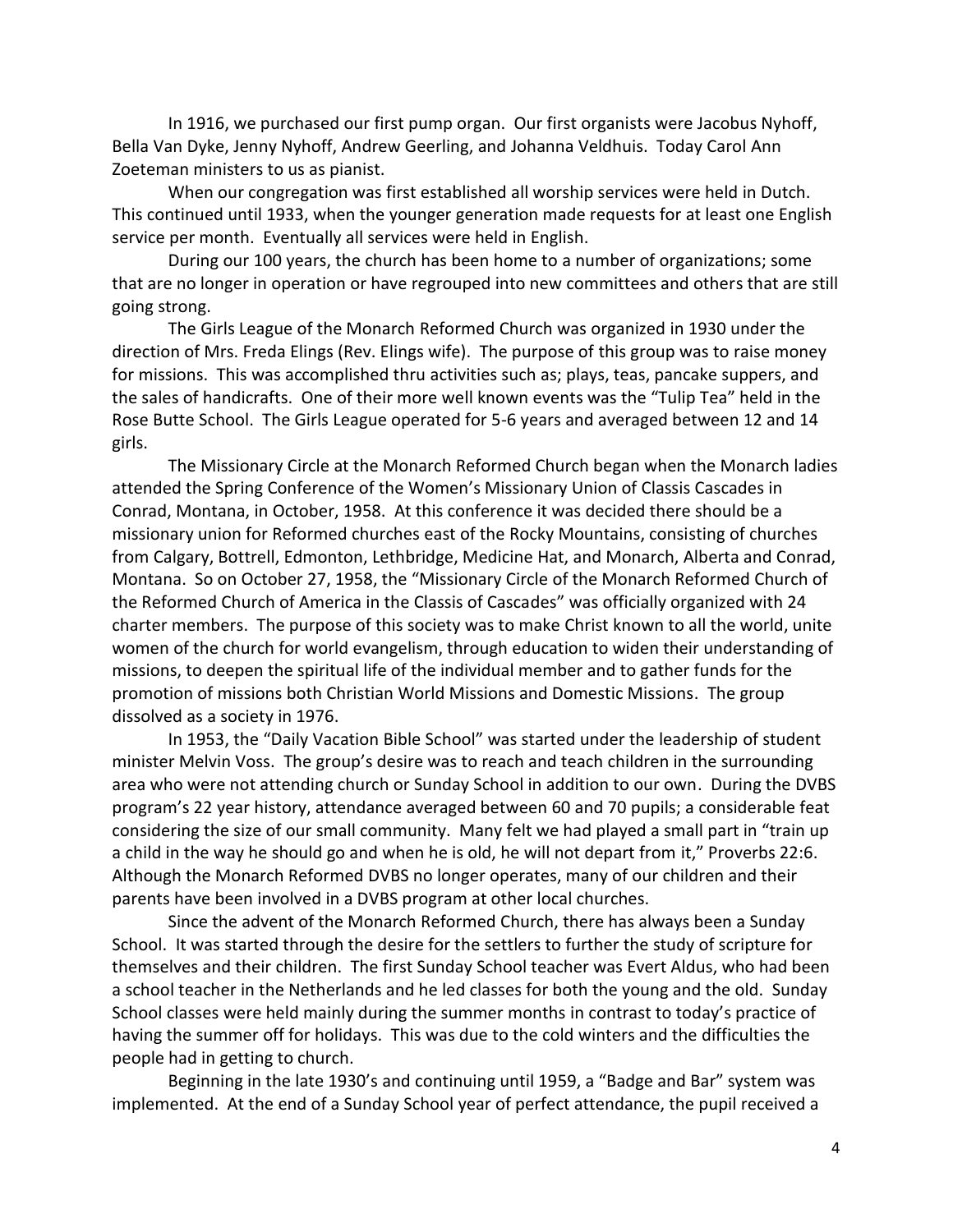badge. After the second year, a wreath was added and for every year there after a bar was added. Many members still have these mementos and display them with pride.

The tradition of presenting the children with a Bible once they could read continues today. Countless Bibles have been given over the years to students at the end of grade one.

One of the major attractions that is still looked forward to by young and old alike is the "Children's Christmas Program."

Though its small, our Sunday School today remains a very active and enthusiastic group whose success would not be possible without the dedication and devotions of our Sunday School teachers.

The Dorcas Ladies Aid was organized in 1921 by Mrs. C. Vander Schoor, whose husband was our classical missionary at the time. The purpose of this group was to raise funds for the Children's Christmas Program by using their God-given talents for sewing, needlework, and baking. Each member was given a dollar to make an article that would be worth double its value. These items were sold at the first bazaar in November of that year. This event is still held annually 88 years later. The first bazaar brought in \$64.40, which was used to purchase 32 loaves of bread; 2 boxes of Japanese oranges; 1 box of apples; 4 bars of chocolate; 75 chocolate bars; 60 cigars; 15 lbs. of nuts; and 6 yards of leno for bags.

Over the years, in addition to the bazaar, the ladies aid has organized church picnics, chicken and pancake suppers, heart-pal parties, Mother's Day and hobo teas, as well as providing financial aid to the church, missions, and helping to meet some of the community's needs, such as supplying food hampers and visiting the sick. The group also did their part in the Family Variety Nights through their "Hat Parade" and "Alley Cats Orchestra."

In 1929, the ladies aid was reorganized and given a new purpose. Their purpose now was to continue financial support, to encourage each other in the faith, to perform deeds of mercy, and in make use of the talents God had given them for the furthering of his kingdom here on earth.

Therefore, missionary work became a major focus. Various donations were made to organizations such as RCA foreign and domestic missions, LAMP (Lutheran Association of Missionary Pilots), numerous charity organizations, and Sam and Helen Hofman in Chiapas, Mexico to name a few. Several children have also been sponsored by the ladies aid, a practice that the church carries on to this day.

In 1960, the Ladies Aid produced 2000 cookbooks. This was a major accomplishment that paved the way for a historical book, "Down the Trail of Memories," printed in 1963.

During the Dorcas Ladies Aid 75+ years of operation, they contributed greatly to the spiritual life of the church and community. Their influence is very present in the lives of our congregation.

In 1927, the "Christian Young People's Society of the Monarch Reformed Church" was organized under the direction of Rev. Dick Elings. The group's name was later shortened to the "Young People's Society" or Y.P.S. Today it is more commonly known as the "Youth Group."

Initially, Y.P.S. meetings were held every Sunday evening, but later were held every two weeks, which is the case at present. In the early years, meetings were led by the minister or an honorary president chosen by the society. Meetings consisted of a business portion, hymn singing, and a Bible study and discussion. Each meeting was finished off with a literary program designed to help the youth become more accustomed to public speaking. The individual could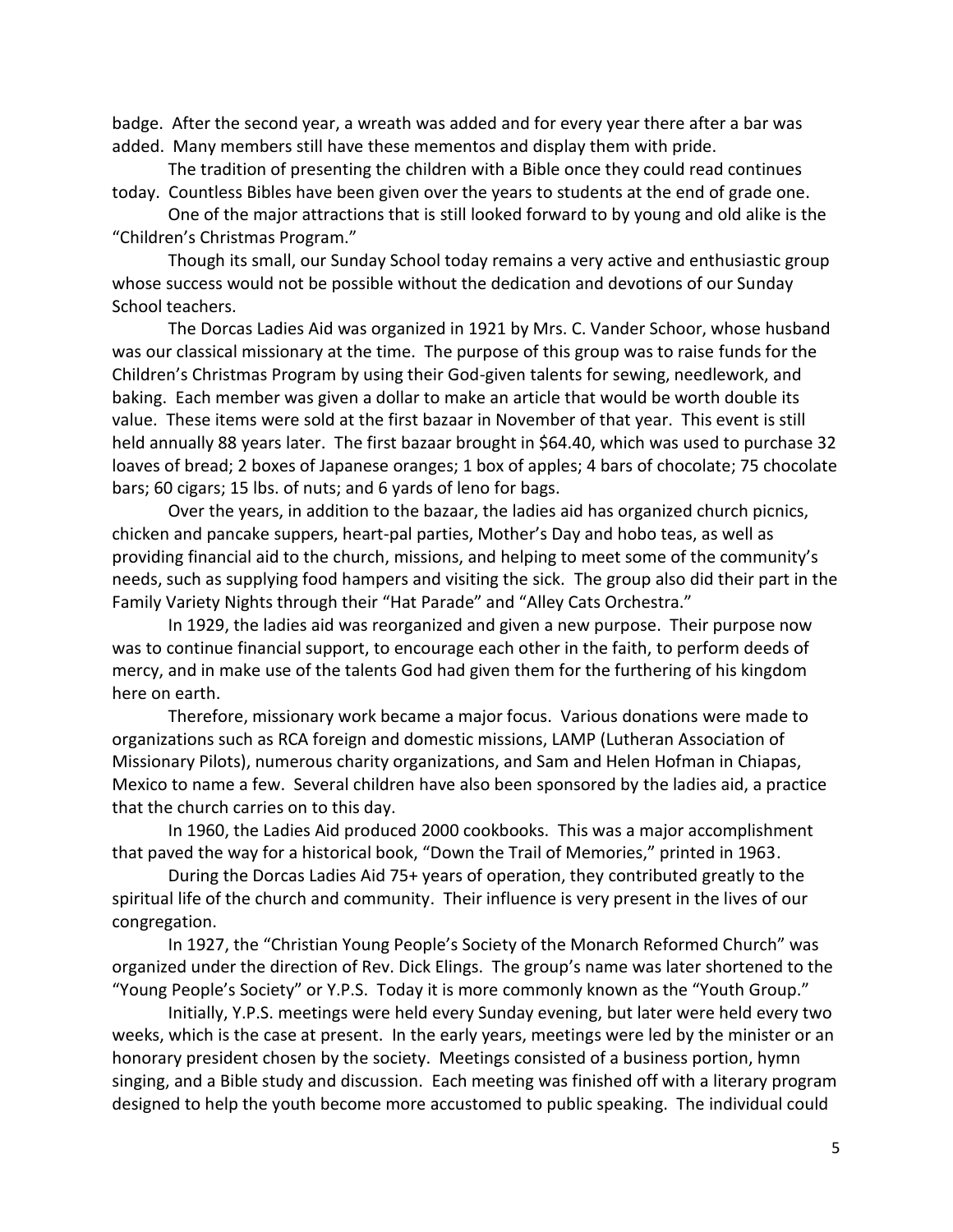choose to provide some musical entertainment, a recitation or reading, humour, or a book report.

To cover operating and social expenses, members were asked to pay 25¢ a month for dues in addition to 25¢ fines for members who were unprepared for the lesson.

Over the years, the Y.P.S. has contributed time and funds to the church and missions through collection of membership dues, production of group performances, church clean-ups, the sale of vegetables grown on the church property, and community suppers. Missions they have donated to include; Salvation Army, John Howard Society, the Red Cross, and more recently, the Lethbridge Food Bank, Bridges of Hope and World Vision.

Under the leadership of Rev. Martin Hoekman, the Y.P.S. started the tradition of presenting of a Bible to baptized newlywed couples with their names engraved on the front.

In 1970 with the arrival Rev. John Moerman, the youth group was split into a junior and senior group; however, the two groups became one again later on.

Throughout the year, the Y.P.S. in past and present years would go bowling, minigolfing, ice-skating, camping, curling, and river rafting.

It has generally been the responsibility of the presiding minister to lead the Y.P.S., especially in the early years; however, various members of the Consistory and the congregation have donated their time to leading the group.

For two years starting in 1978, the Y.P.S. had an organized choir, accompanied by Len Zoeteman on the accordion and Susan Harbers on the piano that provided a lively, musical ministry. This group had upwards of 35 members.

Except for a brief hiatus in the late 1960's and the 1980's, the Monarch Reformed Y.P.S. has run continuously for 82 years. Our close group of youth today remain active in the church and are lead by Rev. Bob Derrick and Lee Moltzahn.

While the Monarch Reformed Church has contributed to countless missions in its 100 years, three have been of very special interest; the Alberta Indian Gospel Mission, Rev. and Mrs. Sam Hofman (Chiapas, Mexico), and the Rainbow Sunday School.

In 1963, through encouragement by Pastor Simon Ter Louw, the Monarch Reformed Church became supporters of the Alberta Indian Gospel Mission at Glenwood. Eventually the mission became the responsibility of the church and was managed by the Dorcas Ladies Aid Society and members of the congregation. William Plomp Sr. and John and Dena Havinga were very involved with the mission until 1970 when Mr. and Mrs. Rudy DeVries were hired to minister to the native people. When the DeVries' left the mission in 1973, John and Dena remained active on the board to oversee the mission work. This work continued until 1976.

Sam Hofman, a former baptized member, and his wife Helen became RCA missionaries to the Chiapas, Mexico mission in 1958. This mission was started by the Presbyterian Church. While there they helped to develop a Bible school to provide leadership training for the Tzeltal Indians. In addition to the Bible School they were involved in teaching the Tzeltals skills such as agriculture, carpentry, sewing, and cooking. After working in Chiapas for over 40 years, Sam and Helen retired in 2000. During their four decade career in Mexico, the Tzeltal church membership rose from 7000 members to over 60 000 members.

In 1948, the Rainbow Sunday School from the Village of Monarch came under the auspices of the Monarch Reformed Church; it had been discontinued for some years. Mrs. Frank Millward asked Christina Van Den Broeke if she would start the Sunday school up again so